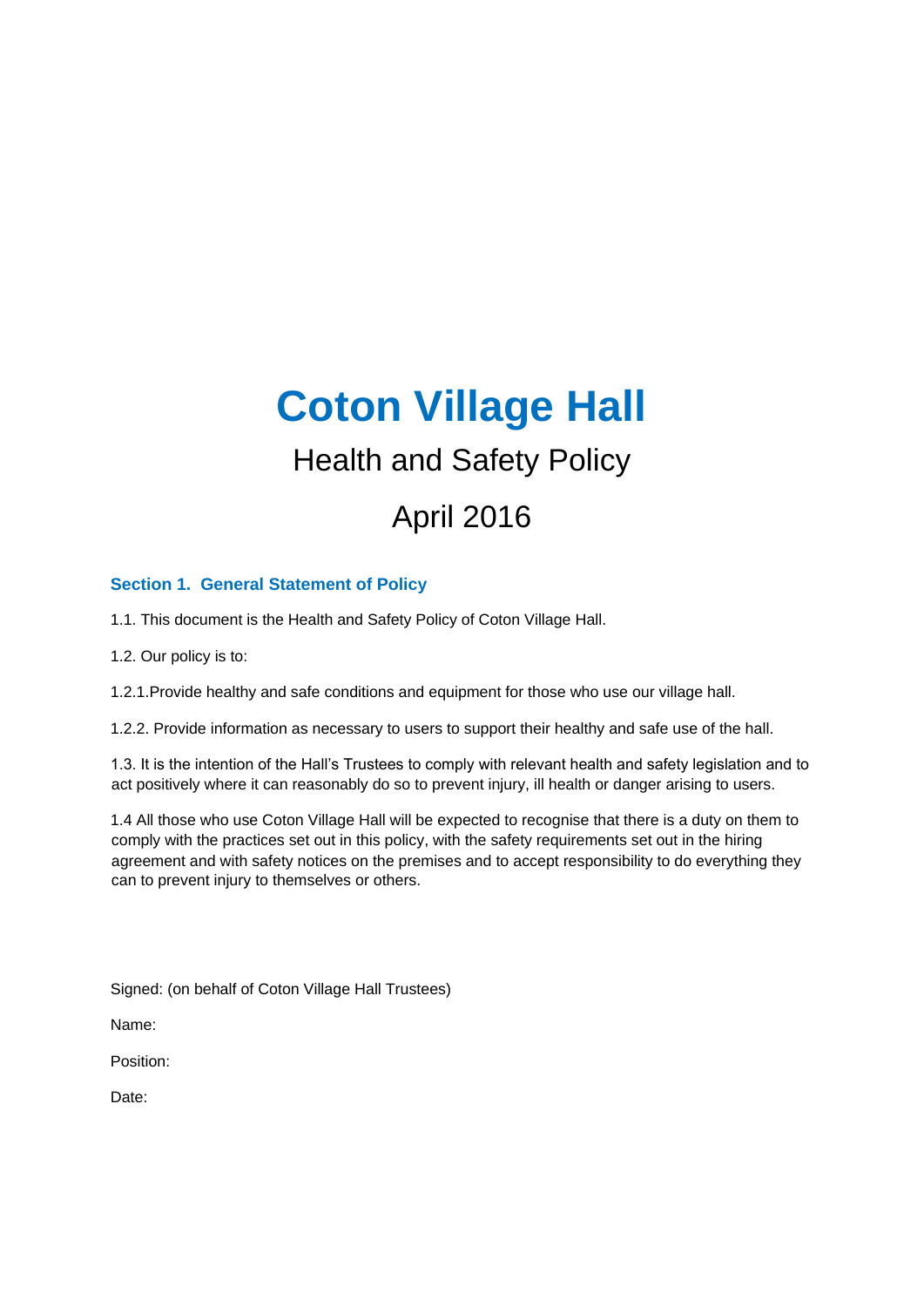# **Section 2: Organisation of Health and Safety**

2.1. The Trustees have overall responsibility for health and safety at Coton Village Hall.

2.2. The persons delegated by the Trustees to have day to day responsibility for the implementation of this policy are the Caretakers who liaise with all hirers. If you have a concern about health and safety at Coton Village Hall please contact the following Hall Trustee:

#### Ann Puntis 01954 212774

2.3 It is the duty of all hirers and visitors to take care of themselves and others who may be affected by their activities and to co-operate with the Trustees in keeping the premises safe and healthy.

2.4. Should anyone using the hall come across a fault, damage or other situation which might cause injury and cannot be rectified immediately they should inform the person above, or the Bookings Secretary, as soon as possible so that the problem can be dealt with. Where equipment is damaged a notice should be placed on it warning that it is not to be used.

2.5. A plan of the hall is attached showing the location of fire exits, fire extinguishers, fuse box, stop cock, boiler, First Aid and loft access.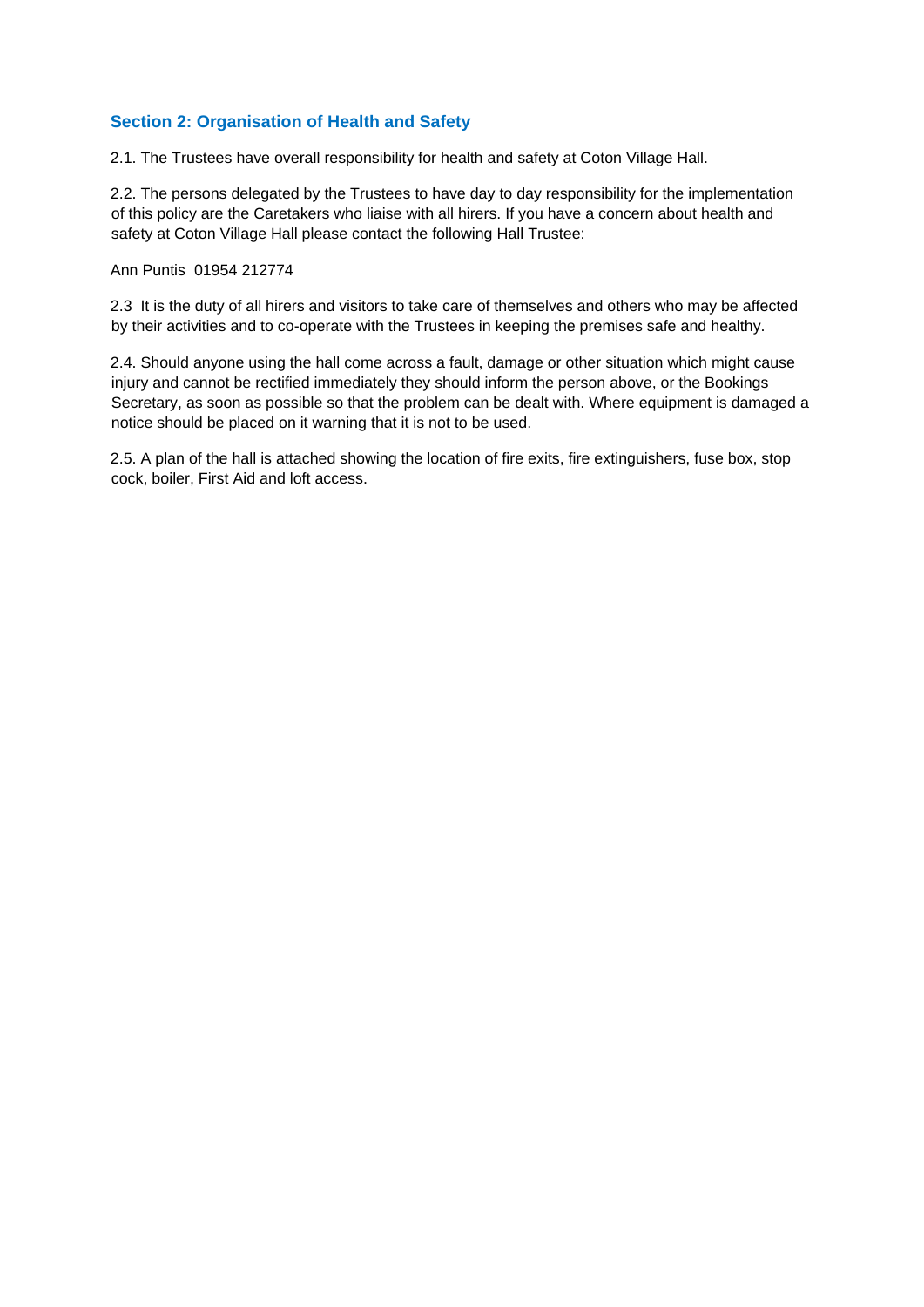# **Section 3: Arrangements and Procedures**

#### **3.1. Licence**

3.1.1. The village hall has a Premises Licence authorising the following regulated entertainment and licensable activities:

# **Village Hall events ie, those events set up directly by the Village Hall Trustees**

| Activity the hall is licensed by South Cambridgeshire District Council for: |
|-----------------------------------------------------------------------------|
| The performance of plays                                                    |
| The exhibition of films                                                     |
| Indoor sporting events                                                      |
| The performance of live music                                               |
| The playing of recorded music                                               |
| The performance of dance                                                    |
| Making music                                                                |
| Dancing                                                                     |
| The provision of hot food/drink after 11pm                                  |

#### **Third Party Events, ie, those events where the facilities of the hall are hired by a third party**

| Activity the hall is licensed for          | Licence responsibility and times of use |
|--------------------------------------------|-----------------------------------------|
| The performance of plays                   | Third party responsibility for licence  |
| The exhibition of films                    | Third party responsibility for licence  |
| Indoor sporting events                     | Third party responsibility for licence  |
| The performance of live music              | Third party responsibility for licence  |
| The playing of recorded music              | Third party responsibility for licence  |
| The performance of dance                   | Third party responsibility for licence  |
| Making music                               | Third party responsibility for licence  |
| Dancing                                    | Third party responsibility for licence  |
| The provision of hot food/drink after 11pm | Third party responsibility for licence  |
| The sale of alcohol                        | Third party responsibility for licence  |

#### **3.2 Fire Precautions and Checks**

3.2.1. A copy of the risk assessment including the evacuation procedure, the location of the nearest telephone and a map showing the fire exits, fire fighting equipment and assembly point(s) is appended to this policy.

3.2.2. Trustee with responsibility for testing for the fire risk assessment: Ann Puntis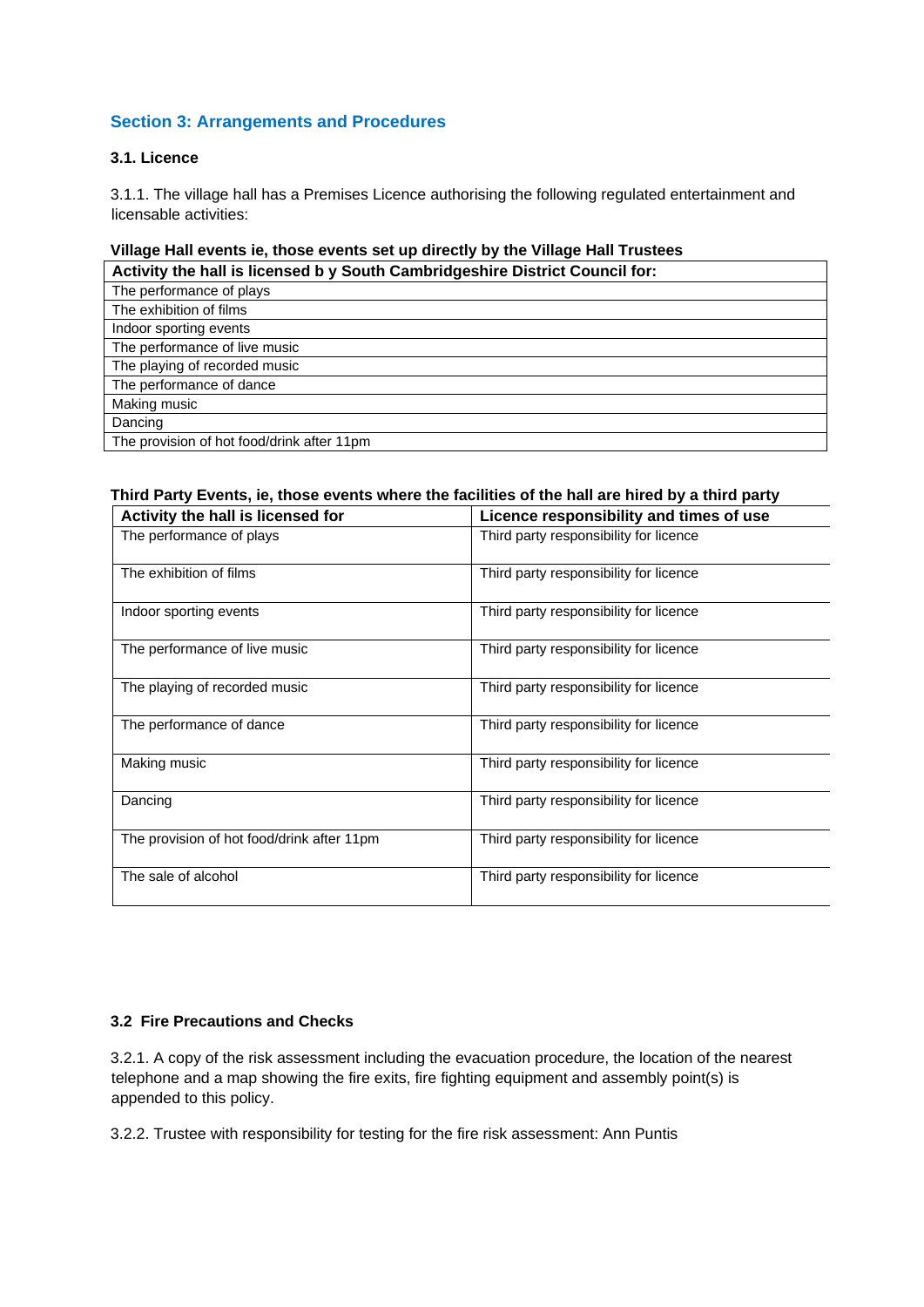3.2.3. Company hired to maintain and service fire safety equipment:

Fire and Safety Solutions Ltd Huntingdon, Cambs 01480 410148

3.2.4 Our fire safety equipment is tested as follows:

| <b>Item</b>               | Test interval (e.g. weekly/monthly/annual) |
|---------------------------|--------------------------------------------|
| <b>Emergency Lighting</b> | Monthly                                    |
| Fire alarm system         | Monthly (plus annual service)              |
| <b>Fire Exits</b>         | main hall Weekly                           |
| Fire fighting appliances  | Annually                                   |
| Electrical installation   | 3 years                                    |

#### **3.3. Procedure in case of accidents**

3.3.1. The location of the nearest hospital Accident and Emergency/Casualty dept is:

| Addenbrookes Hospital |  |
|-----------------------|--|
| Hills Rd              |  |
| Cambridge             |  |
| CB <sub>2</sub> 0QQ   |  |
|                       |  |

3.3.2. The location and telephone no. for the nearest doctor's surgery is:

| <b>Comberton Surgery</b> |  |
|--------------------------|--|
| 58 Green End,            |  |
| Comberton                |  |
| Cambridge                |  |
| <b>CB23 7DY</b>          |  |
|                          |  |

3.3.3. The First Aid Box is located in Coton Village Hall, Kitchen.

3.3.4. The accident book is kept in the drawer marked First Aid, Kitchen, Village Hall. This must be completed whenever an accident occurs by the person responsible for the hire

#### **3.4. Safety Rules**

3.4.1. All hirers will be expected to read the whole of the hiring agreement and should sign the hiring form as evidence that they agree to the hiring conditions. All new hirers will also be given information / training by the Caretakers or Bookings Secretary about safety procedures at the hall which they will be expected to follow (e.g. fire evacuation procedures, use of trolleys to move equipment, use of equipment) and will be shown the location of the accident book and health and safety file.

3.4.3. Our safety procedures are handed to hirers with the hiring agreement, so as to draw attention to them with the following statement: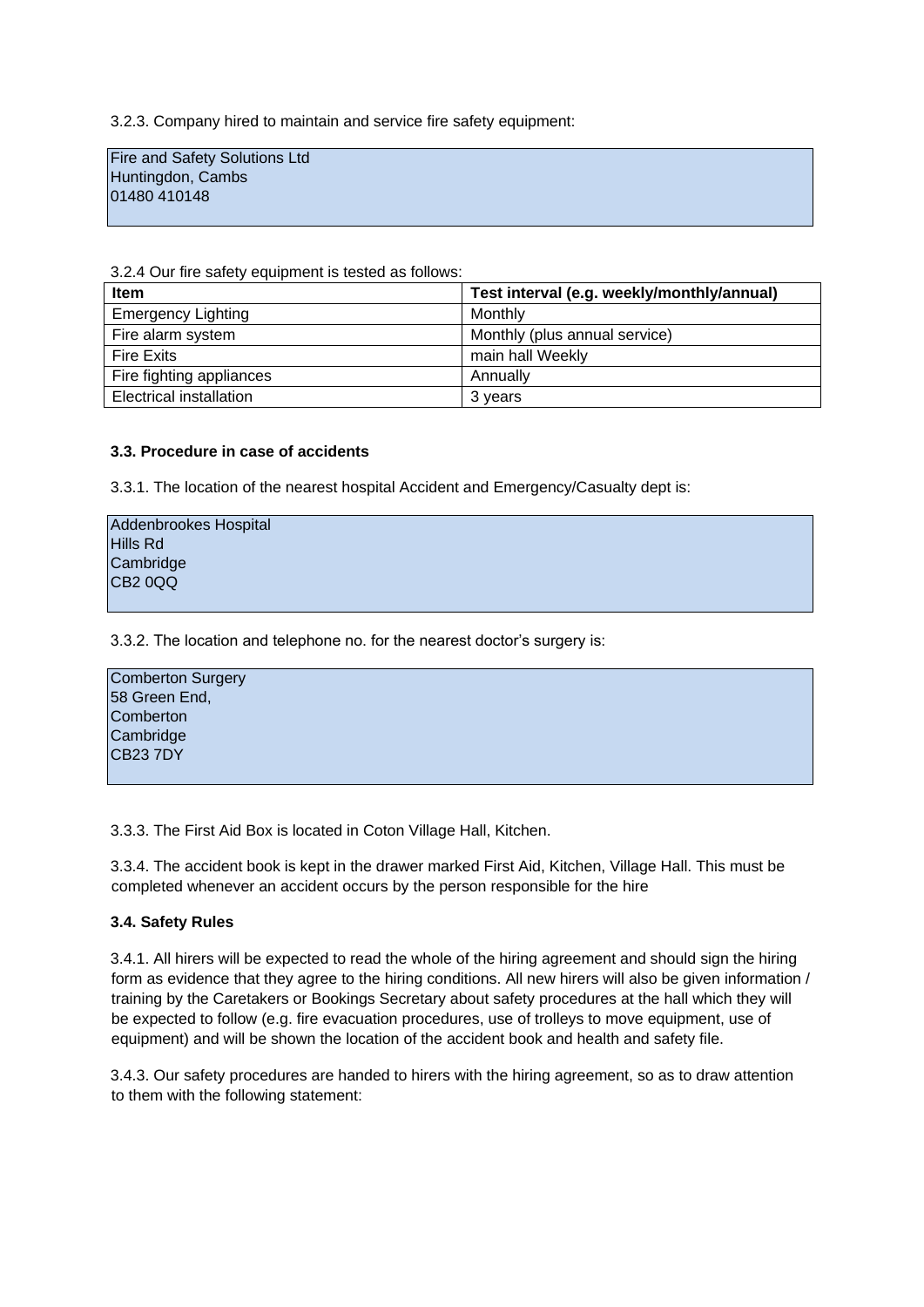"It is the intention of Coton Village Hall Trustees to comply with all health and safety legislation and to act positively where it can reasonably do so to prevent injury, ill health or any danger arising from its activities and operations.

Hirers and visitors will be expected to recognise that there is a duty on them to comply with the practices set out by the Trustees, with the safety requirements set out in the hiring agreement and with safety notices on the premises and to accept responsibility to do everything they can to prevent injury to themselves or others.

The committee has carried out risk assessments regarding use of the hall. The following practices must be followed in order to minimise risks:

- Make sure that all emergency exit doors are clear and unlocked as soon as the hall is to be used and throughout the hiring.
- Do not operate or touch any electrical equipment where there are signs of damage, exposure of components or water penetration etc.
- Do not work on steps, ladders or at height until they are properly secured and another person is present.
- Do not leave portable electrical or gas appliances operating while unattended.
- Do not bring onto the property any portable electrical appliances which have not been Portable Appliance Tested.
- Do not attempt to move heavy or bulky items (e.g. stacked tables or chairs) use the trolleys provided.
- Do not stack more than five chairs (grey) and eight chairs (blue).
- Do not attempt to carry or tip a water boiler when it contains hot water. Leave it to cool.
- Do not allow children in the kitchen except under close supervision (e.g. for supervised cookery lessons or, in the case of older children, for supervised serving of food at functions). Avoid over-crowding in the kitchen and do not allow running.
- Wear suitable protective clothing when handling cleaning or other toxic materials.
- Report any evidence of damage or faults to equipment or the building's facilities to one of the Caretakers, to Ann Puntis 01954 212774 or to the Bookings Secretary 07493598550. Report every accident in the accident book and make one of the Caretakers aware of the report.

#### **3.5. Contractors**

3.5.1. The Trustees will check with contractors (including self-employed persons) before they start work that:

3.5.1.1. the contract is clear and understood by both the contractors and the committee.

3.5.1.2. the contractors are competent to carry out the work e.g. have appropriate qualifications, references, experience.

3.5.1.3. contractors have adequate public liability insurance cover.

3.5.1.4. contractors have seen the health and safety file and are aware of any hazards which might arise (e.g. electricity cables or gas pipes).

3.5.1.5. contractors have their own health and safety policy for their staff.

3.5.1.6. the contractor knows which member of the committee is responsible for overseeing that their work is as asked and to a satisfactory standard.